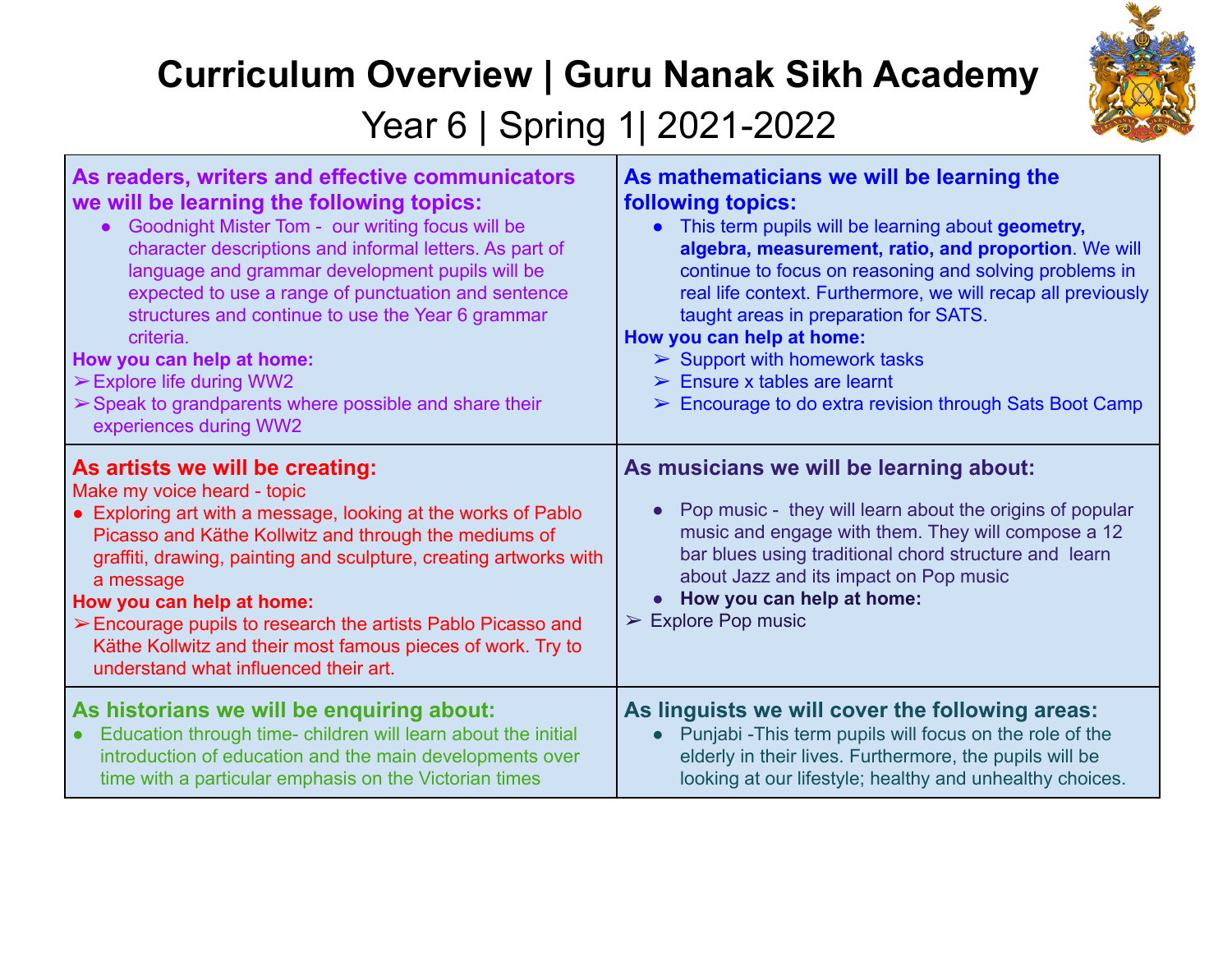| (thinking about the lifestyles of children from different classes<br>and their options in this period).<br>How you can help at home:<br>$\triangleright$ Research about education in the past and create posters.<br>> Share your own experiences of education when growing up                                                                                                                                                                                                                                                                                                                                                                                                                                                  | Sikhism - pupils will learn about Guru Gobind Singh Ji.<br>How you can help at home:<br>> Discuss with your child what they have learnt in their lessons                                                                                                                                                                                                                                                                                                                           |
|---------------------------------------------------------------------------------------------------------------------------------------------------------------------------------------------------------------------------------------------------------------------------------------------------------------------------------------------------------------------------------------------------------------------------------------------------------------------------------------------------------------------------------------------------------------------------------------------------------------------------------------------------------------------------------------------------------------------------------|------------------------------------------------------------------------------------------------------------------------------------------------------------------------------------------------------------------------------------------------------------------------------------------------------------------------------------------------------------------------------------------------------------------------------------------------------------------------------------|
| As scientists we will be investigating: 'Electricity'.<br>• Through this topic pupils will learn to plan, carry out, evaluate<br>an experiment to see how changing the wire in a circuit affects<br>the brightness of a bulb and the speed of a motor. They will<br>be able to recognise conventional symbols for circuits.<br>How you can help at home:<br>$\triangleright$ Trying to recall learning completed on this topic in previous<br>year groups.<br>$\triangleright$ Research into the factors that affect the different components<br>of a circuit.<br>$\triangleright$ Look over the knowledge map on Electricity, provided at the<br>end of Autumn term, to complete some pre-teaching of topic<br>specific words. | As technologists we will be covering the following topic:<br>This term pupils will be focusing on the topic 'We are<br>$\bullet$<br>Network Technicians'. They will learn about computer<br>networks, E-safety and about the World Wide Web as a<br>communication tool. They will then investigate different<br>methods of communication.<br>How you can help at home:<br>$\triangleright$ Create E safety posters<br>$\triangleright$ Discussions about online safety             |
| As responsible citizens we will be learning about:<br>Keeping Personal Information Safe; regulations and choice.<br>Drug use and the law; drug use and the media.<br>How you can help at home:<br>$\triangleright$ Please discuss learning that has taken place in school and ensure<br>any misconceptions are addressed where possible or brought to the<br>class teacher's attention where necessary.                                                                                                                                                                                                                                                                                                                         | As sports people we will be learning about:<br>• Creative unit - This term pupils will be looking at static<br>balance. They will learn to adapt and adjust skills,<br>movements or tactics. They will also use core muscles to try<br>and stay in balance as much as possible<br>How you can help at home:<br>$\triangleright$ Partake in regularly exercise-at least 30 minutes per day<br>$\triangleright$ Go for walks as a family or to the local park to play some<br>sports |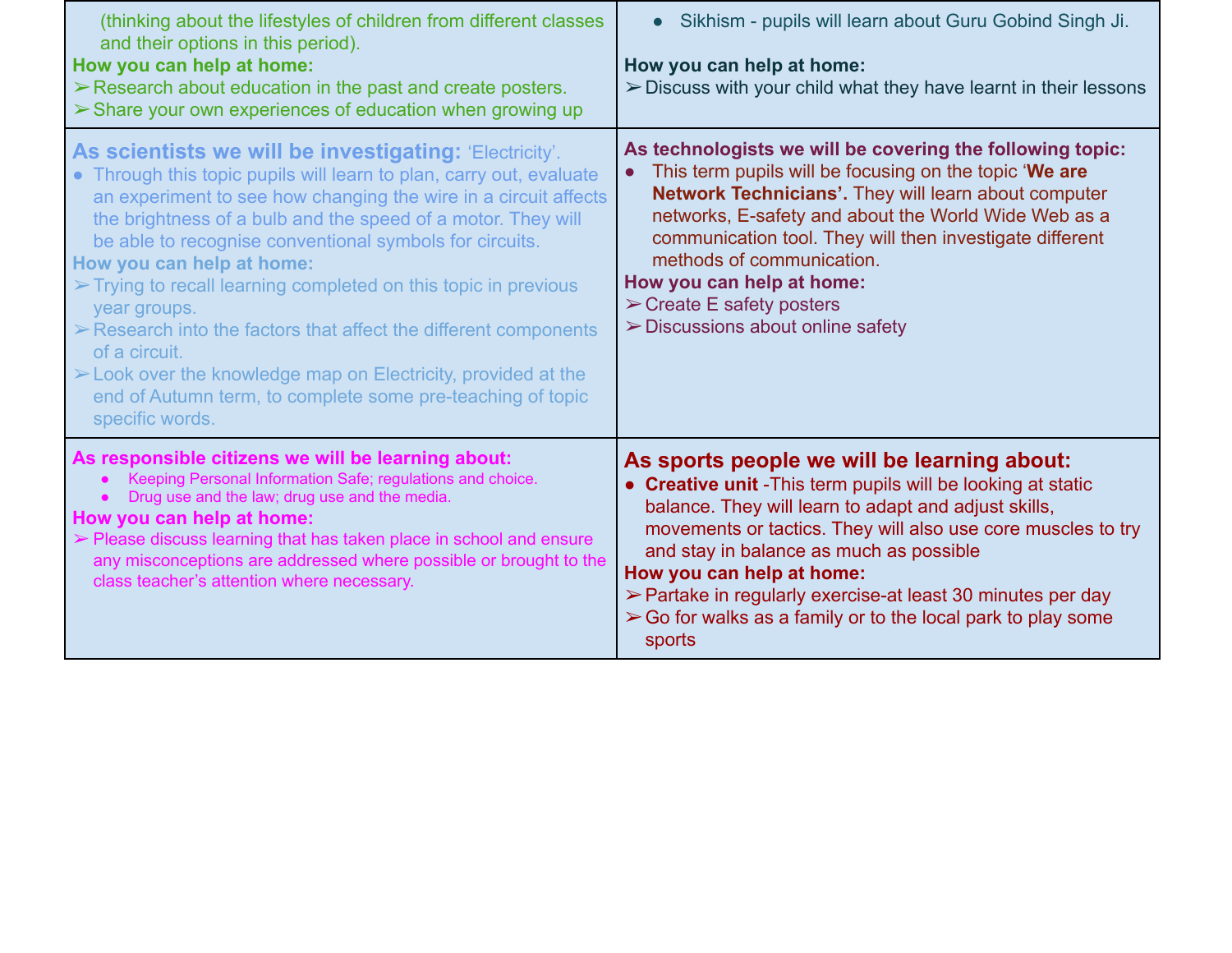

## **Curriculum Overview | Guru Nanak Sikh Academy**

Year 6 | Spring 2 | 2021-2022

| As readers, writers and effective communicators<br>we will be learning the following topics:<br>• This term we will be reading 'Ice Trap' and our writing<br>focus will be journal writing. As part of language and<br>grammar development pupils will be expected to use a<br>range of punctuation and sentence structures.<br>How you can help at home:<br>$\triangleright$ Encourage your child to keep a diary<br>$\triangleright$ Read other diaries written by explorers<br>$\triangleright$ Research about Antarctica | As mathematicians we will be learning the<br>following topics:<br>• This term pupils will be consolidating their learning and<br>continue to apply their understanding in context. We will<br>be focusing on reasoning and prepare for the SATS<br>How you can help at home:<br>$\triangleright$ Support with homework<br>$\triangleright$ Encourage to do extra revision through SATS BOOT<br><b>CAMP</b> |
|------------------------------------------------------------------------------------------------------------------------------------------------------------------------------------------------------------------------------------------------------------------------------------------------------------------------------------------------------------------------------------------------------------------------------------------------------------------------------------------------------------------------------|------------------------------------------------------------------------------------------------------------------------------------------------------------------------------------------------------------------------------------------------------------------------------------------------------------------------------------------------------------------------------------------------------------|
| As artists we will be creating: Waistcoats in textiles                                                                                                                                                                                                                                                                                                                                                                                                                                                                       | As musicians we will be learning about:                                                                                                                                                                                                                                                                                                                                                                    |
| • Pupils will be using a combination of textiles skills such as                                                                                                                                                                                                                                                                                                                                                                                                                                                              | • This term children will continue to learn about Pop                                                                                                                                                                                                                                                                                                                                                      |
| attaching fastenings, appliqué and decorative stitches, design,                                                                                                                                                                                                                                                                                                                                                                                                                                                              | music. They will learn about: Reggae, Gospel and Rock                                                                                                                                                                                                                                                                                                                                                      |
| assemble and decorate a waistcoat for a chosen purpose.                                                                                                                                                                                                                                                                                                                                                                                                                                                                      | 'n' roll and its impact on Pop music. They will explore                                                                                                                                                                                                                                                                                                                                                    |
| How you can help at home:                                                                                                                                                                                                                                                                                                                                                                                                                                                                                                    | Pop music's emergence in the 1970's and 1980's. Finally                                                                                                                                                                                                                                                                                                                                                    |
| $\triangleright$ Encouraging pupils to read around the topic. If parents have                                                                                                                                                                                                                                                                                                                                                                                                                                                | they will be able to write and perform your own pop                                                                                                                                                                                                                                                                                                                                                        |
| a talent for stitching and are brave enough, then you could                                                                                                                                                                                                                                                                                                                                                                                                                                                                  | songs and have a better understanding of the genre.                                                                                                                                                                                                                                                                                                                                                        |
| allow your child to get some hands-on-experience to support                                                                                                                                                                                                                                                                                                                                                                                                                                                                  | How you can help at home:                                                                                                                                                                                                                                                                                                                                                                                  |
| the development of this skill.                                                                                                                                                                                                                                                                                                                                                                                                                                                                                               | $\triangleright$ Research about various Pop artists and their songs.                                                                                                                                                                                                                                                                                                                                       |
| As geographers we will be enquiring about:                                                                                                                                                                                                                                                                                                                                                                                                                                                                                   | As linguists we will be covering the following                                                                                                                                                                                                                                                                                                                                                             |
| This term pupil will be focusing on the question - Are we                                                                                                                                                                                                                                                                                                                                                                                                                                                                    | areas:                                                                                                                                                                                                                                                                                                                                                                                                     |